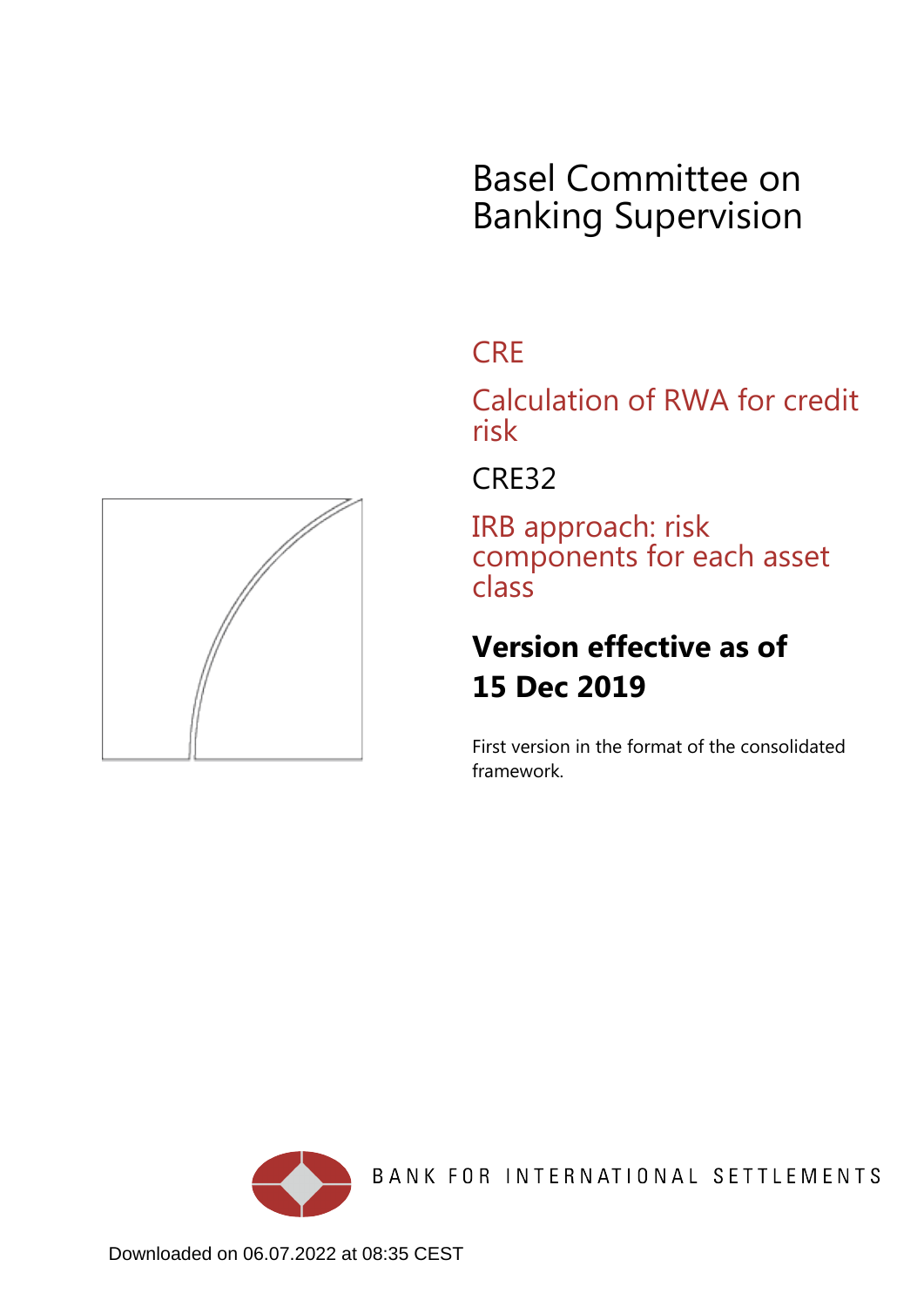*© Bank for International Settlements 2022. All rights reserved.*

Downloaded on 06.07.2022 at 08:35 CEST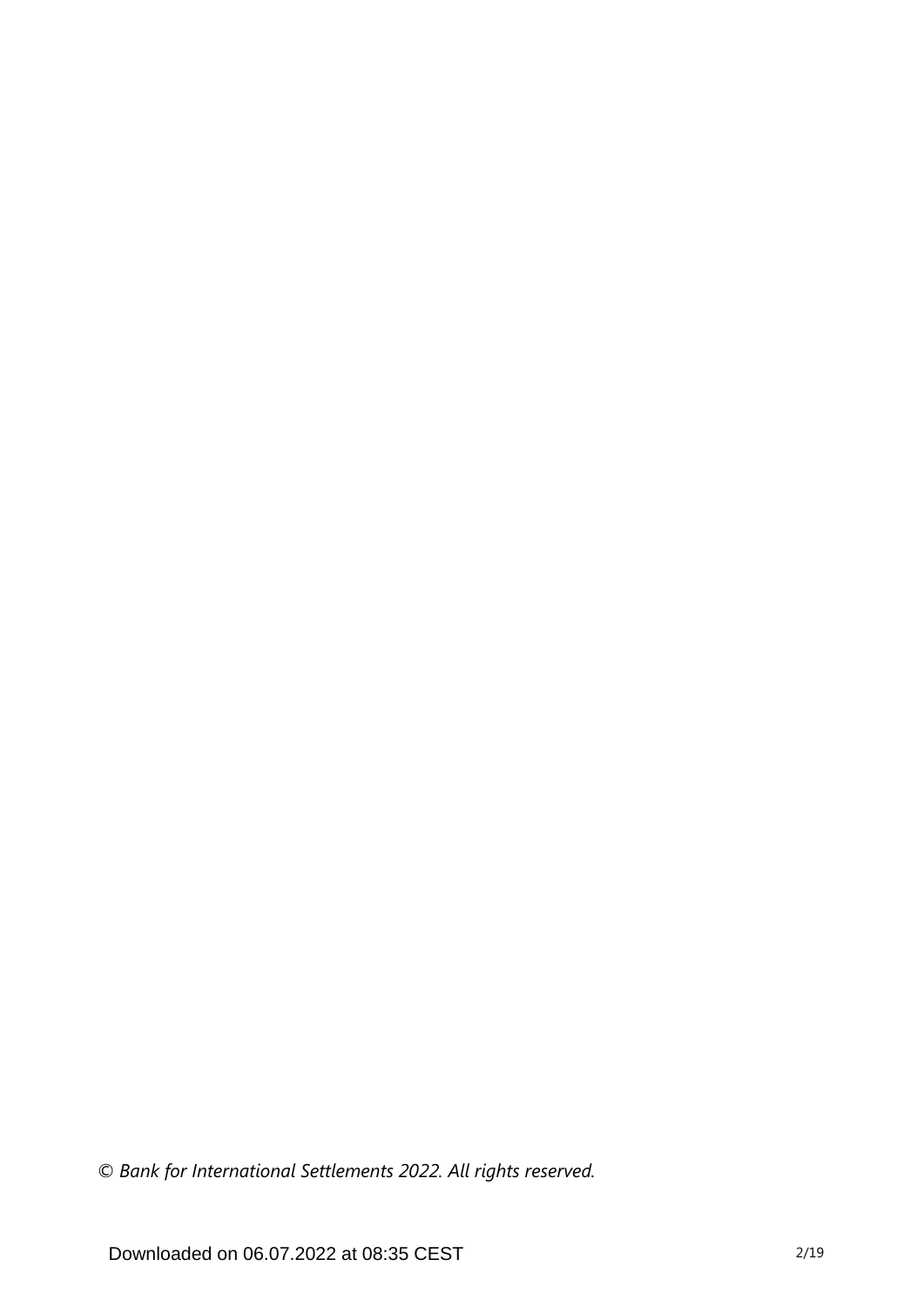## **Introduction**

This chapter presents the calculation of the risk components (PD, LGD, EAD, M) that are used in the formulas set out in [CRE31.](https://www.bis.org/basel_framework/chapter/CRE/31.htm?tldate=20210228&inforce=20191215&published=20191215) In calculating these components, the legal certainty standards for recognising credit risk mitigation under the standardised approach to credit risk [CRE22](https://www.bis.org/basel_framework/chapter/CRE/22.htm?tldate=20210228&inforce=20191215&published=20191215) apply for both the foundation and advanced internal ratings-based (IRB) approaches. **32.1**

## **Risk components for corporate, sovereign, and bank exposures**

**32.2** This section, [CRE32.2](https://www.bis.org/basel_framework/chapter/CRE/32.htm?tldate=20210228&inforce=20191215&published=20191215#paragraph_CRE_32_20191215_32_2) to [CRE32.50,](https://www.bis.org/basel_framework/chapter/CRE/32.htm?tldate=20210228&inforce=20191215&published=20191215#paragraph_CRE_32_20191215_32_50) sets out the calculation of the risk components for corporate, sovereign, and bank exposures.

## **Probability of default (PD)**

For corporate and bank exposures, the PD is the greater of the one-year PD associated with the internal borrower grade to which that exposure is assigned, or 0.03%. For sovereign exposures, the PD is the one-year PD associated with the internal borrower grade to which that exposure is assigned. The PD of borrowers assigned to a default grade(s), consistent with the reference definition of default, is 100%. The minimum requirements for the derivation of the PD estimates associated with each internal borrower grade are outlined in [CRE36.78](https://www.bis.org/basel_framework/chapter/CRE/36.htm?tldate=20210228&inforce=20191215&published=20191215#paragraph_CRE_36_20191215_36_78) to [CRE36.](https://www.bis.org/basel_framework/chapter/CRE/36.htm?tldate=20210228&inforce=20191215&published=20191215#paragraph_CRE_36_20191215_36_80) [80](https://www.bis.org/basel_framework/chapter/CRE/36.htm?tldate=20210228&inforce=20191215&published=20191215#paragraph_CRE_36_20191215_36_80). **32.3**

## **Loss given default (LGD)**

**32.4** A bank must provide an estimate of the LGD for each corporate, sovereign and bank exposure. There are two approaches for deriving this estimate: a foundation internal ratings-based (F-IRB) approach and an advanced internal ratings-based (A-IRB) approach.

## **LGD under the F-IRB approach: treatment of unsecured claims and non-recognised collateral**

Under the foundation approach, senior claims on corporates, sovereigns and banks not secured by recognised collateral will be assigned a 45% LGD. **32.5**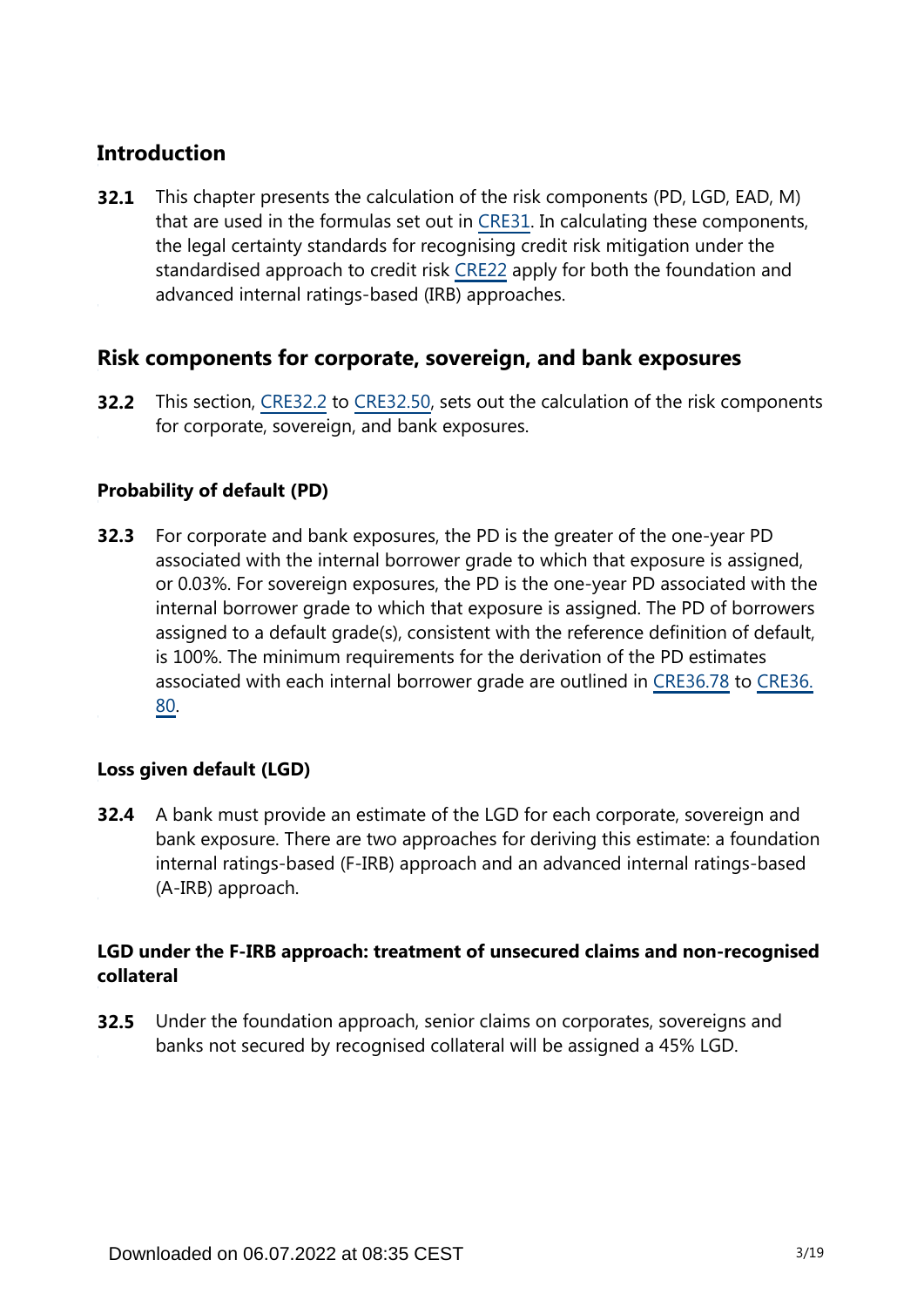**32.6** All subordinated claims on corporates, sovereigns and banks will be assigned a 75% LGD. A subordinated loan is a facility that is expressly subordinated to another facility. At national discretion, supervisors may choose to employ a wider definition of subordination. This might include economic subordination, such as

cases where the facility is unsecured and the bulk of the borrower's assets are used to secure other exposures.

#### **LGD under the F-IRB approach: collateral recognition**

<span id="page-3-1"></span>In addition to the eligible financial collateral recognised in the standardised approach [CRE22,](https://www.bis.org/basel_framework/chapter/CRE/22.htm?tldate=20210228&inforce=20191215&published=20191215) under the F-IRB approach some other forms of collateral, known as eligible IRB collateral, are also recognised. These include receivables, specified commercial and residential real estate, and other collateral, where they meet the minimum requirements set out in [CRE36.127](https://www.bis.org/basel_framework/chapter/CRE/36.htm?tldate=20210228&inforce=20191215&published=20191215#paragraph_CRE_36_20191215_36_127) to [CRE36.142](https://www.bis.org/basel_framework/chapter/CRE/36.htm?tldate=20210228&inforce=20191215&published=20191215#paragraph_CRE_36_20191215_36_142).<sup>[1](#page-3-0)</sup> For eligible financial collateral, the requirements are identical to the operational standards as set out in the credit risk mitigation chapter of the standardised approach to credit risk [CRE22](https://www.bis.org/basel_framework/chapter/CRE/22.htm?tldate=20210228&inforce=20191215&published=20191215). **32.7**

#### *Footnotes*

<span id="page-3-0"></span>*[1](#page-3-1)*

*The Committee, however, recognises that, in exceptional circumstances for well-developed and long-established markets, mortgages on office and/or multi-purpose commercial premises and/or multi-tenanted commercial premises may have the potential to receive alternative recognition as collateral in the corporate portfolio. Please refer to the footnote to [CRE20.25](https://www.bis.org/basel_framework/chapter/CRE/20.htm?tldate=20210228&inforce=20191215&published=20191215#paragraph_CRE_20_20191215_20_25) for a discussion of the eligibility criteria that would apply. The LGD applied to the collateralised portion of such exposures, subject to the limitations set out in [CRE22.11](https://www.bis.org/basel_framework/chapter/CRE/22.htm?tldate=20210228&inforce=20191215&published=20191215#paragraph_CRE_22_20191215_22_11) to [CRE22.76](https://www.bis.org/basel_framework/chapter/CRE/22.htm?tldate=20210228&inforce=20191215&published=20191215#paragraph_CRE_22_20191215_22_76) of the standardised approach, will be set at 35%. The LGD applied to the remaining portion of this exposure will be set at 45%. In order to ensure consistency with the capital charges in the standardised approach (while providing a small capital incentive in the IRB approach relative to the standardised approach), supervisors may apply a cap on the capital charge associated with such exposures so as to achieve comparable treatment in both approaches.*

## **LGD under the F-IRB approach: methodology for recognition of eligible financial collateral**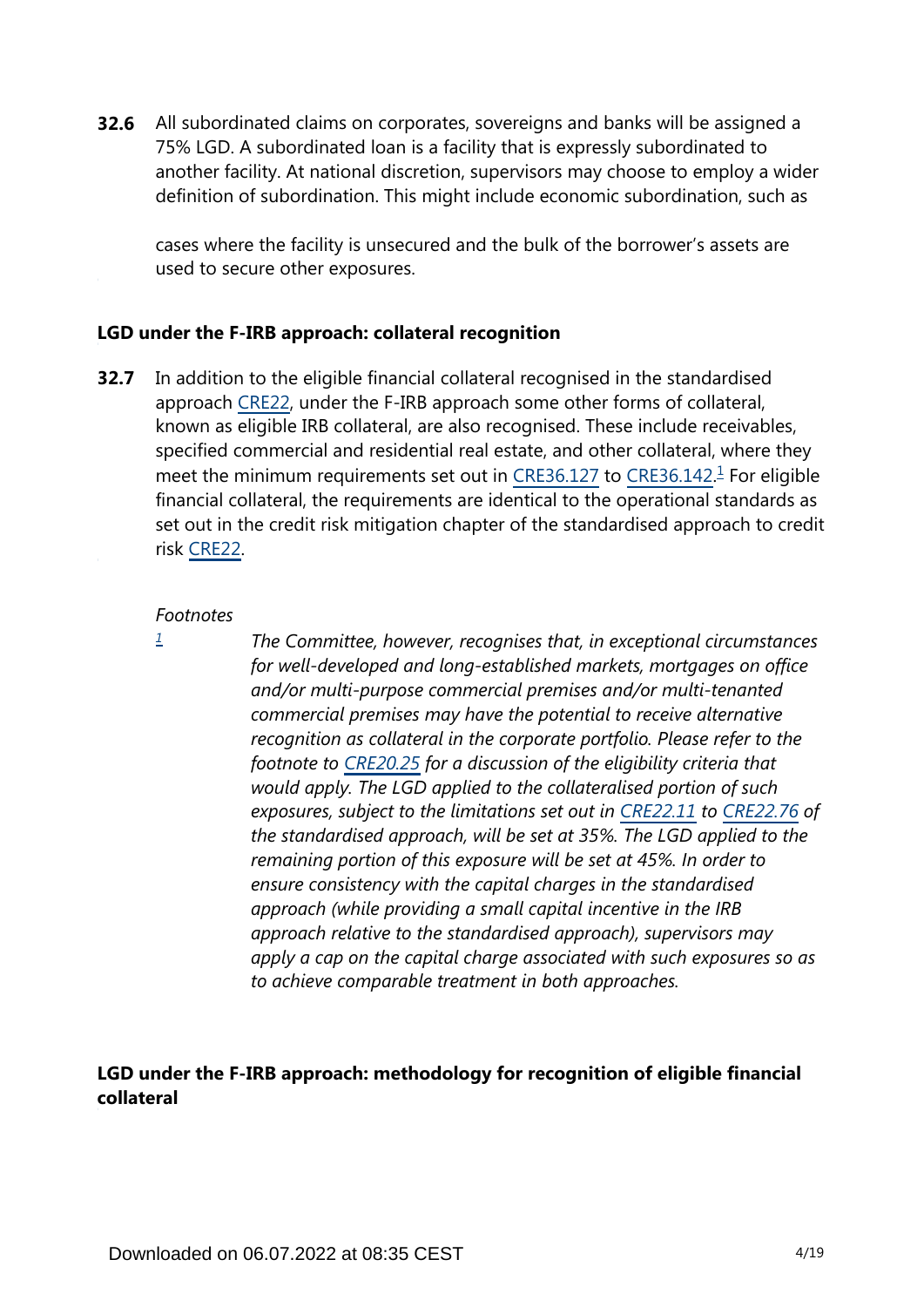**32.8** The methodology for the recognition of eligible financial collateral closely follows that outlined in the comprehensive approach to collateral in the standardised

approach in [CRE22.40](https://www.bis.org/basel_framework/chapter/CRE/22.htm?tldate=20210228&inforce=20191215&published=20191215#paragraph_CRE_22_20191215_22_40) to [CRE22.76](https://www.bis.org/basel_framework/chapter/CRE/22.htm?tldate=20210228&inforce=20191215&published=20191215#paragraph_CRE_22_20191215_22_76). The simple approach to collateral presented in the standardised approach will not be available to banks applying the IRB approach.

- Following the comprehensive approach, the effective loss given default (LGD\*) applicable to a collateralised transaction can be expressed as follows, where: **32.9**
	- (1) LGD is that of the senior unsecured exposure before recognition of collateral (45%).
	- (2) E is the current value of the exposure (i.e. cash lent or securities lent or posted).
	- (3) E\* is the exposure value after risk mitigation as determined in [CRE22.40](https://www.bis.org/basel_framework/chapter/CRE/22.htm?tldate=20210228&inforce=20191215&published=20191215#paragraph_CRE_22_20191215_22_40) to [CRE22.43](https://www.bis.org/basel_framework/chapter/CRE/22.htm?tldate=20210228&inforce=20191215&published=20191215#paragraph_CRE_22_20191215_22_43) of the standardised approach. This concept is only used to calculate LGD\*. Banks must continue to calculate EAD without taking into account the presence of any collateral, unless otherwise specified.

 $LGD^* = LGD \times (E^* / E)$ 

- **32.10** Banks that qualify for the F-IRB approach may calculate E<sup>\*</sup> using any of the ways specified under the comprehensive approach for collateralised transactions under the standardised approach.
- **32.11** Where repo-style transactions are subject to a master netting agreement, a bank may choose not to recognise the netting effects in calculating capital. Banks that want to recognise the effect of master netting agreements on such for transactions for capital purposes must satisfy the criteria provided in [CRE22.68](https://www.bis.org/basel_framework/chapter/CRE/22.htm?tldate=20210228&inforce=20191215&published=20191215#paragraph_CRE_22_20191215_22_68) and [CRE22.69](https://www.bis.org/basel_framework/chapter/CRE/22.htm?tldate=20210228&inforce=20191215&published=20191215#paragraph_CRE_22_20191215_22_69) of the standardised approach. The bank must calculate E\* in accordance with [CRE22.71](https://www.bis.org/basel_framework/chapter/CRE/22.htm?tldate=20210228&inforce=20191215&published=20191215#paragraph_CRE_22_20191215_22_71) and [CRE22.72](https://www.bis.org/basel_framework/chapter/CRE/22.htm?tldate=20210228&inforce=20191215&published=20191215#paragraph_CRE_22_20191215_22_72) or [CRE22.73](https://www.bis.org/basel_framework/chapter/CRE/22.htm?tldate=20210228&inforce=20191215&published=20191215#paragraph_CRE_22_20191215_22_73) to [CRE22.76](https://www.bis.org/basel_framework/chapter/CRE/22.htm?tldate=20210228&inforce=20191215&published=20191215#paragraph_CRE_22_20191215_22_76) and equate this to EAD. The impact of collateral on these transactions may not be reflected through an adjustment to LGD.
- **32.12** As in the standardised approach, for transactions where the conditions in [CRE22.](https://www.bis.org/basel_framework/chapter/CRE/22.htm?tldate=20210228&inforce=20191215&published=20191215#paragraph_CRE_22_20191215_22_65) [65](https://www.bis.org/basel_framework/chapter/CRE/22.htm?tldate=20210228&inforce=20191215&published=20191215#paragraph_CRE_22_20191215_22_65) are met, and in addition, the counterparty is a core market participant as specified in [CRE22.66](https://www.bis.org/basel_framework/chapter/CRE/22.htm?tldate=20210228&inforce=20191215&published=20191215#paragraph_CRE_22_20191215_22_66), supervisors may choose not to apply the haircuts specified under the comprehensive approach, but instead to apply a zero H.

## **LGD under the F-IRB approach: methodology for recognition of eligible IRB collateral**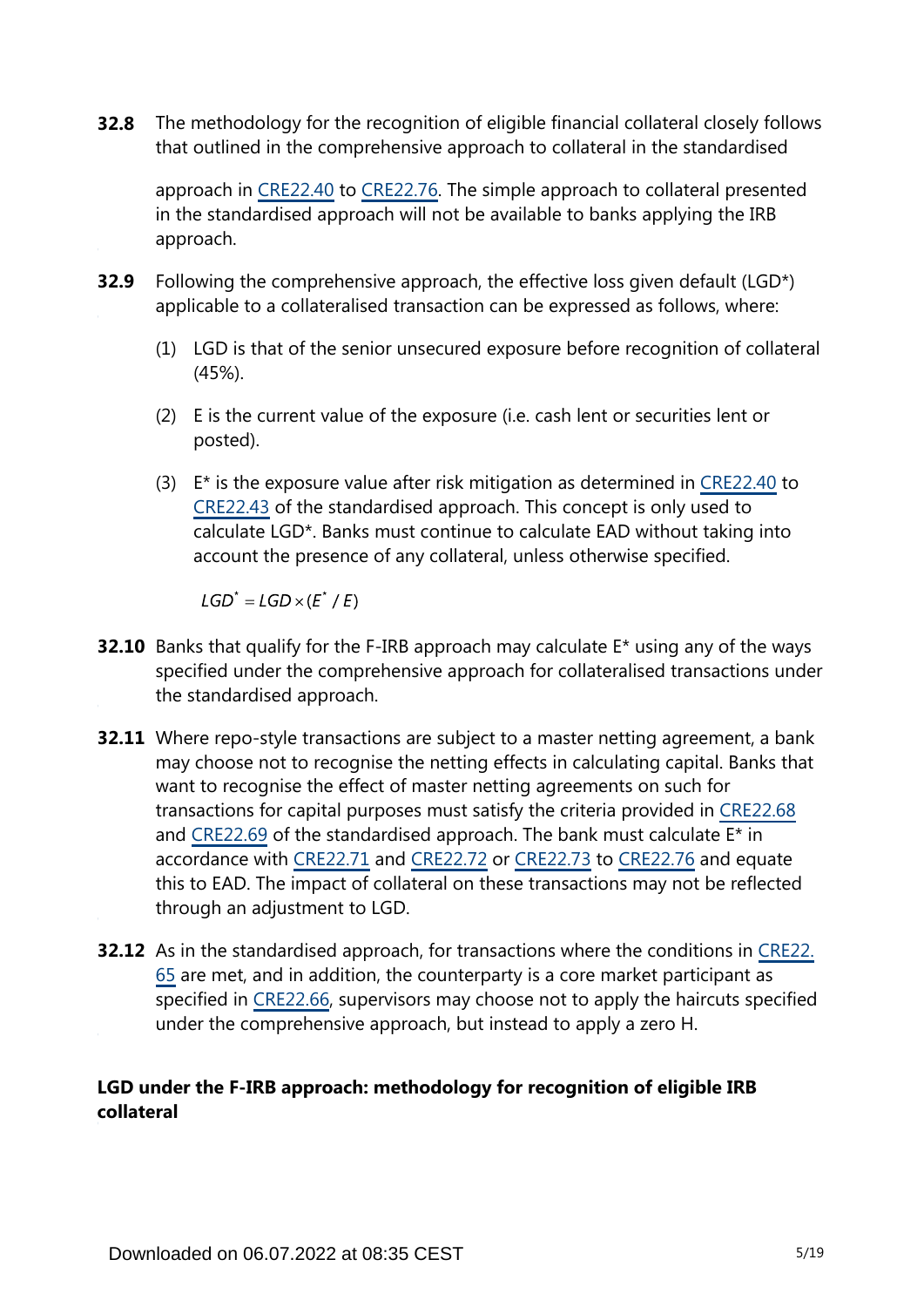## **32.13**

The methodology for determining the effective LGD under the foundation approach for cases where banks have taken eligible IRB collateral to secure a corporate exposure is as follows.

- (1) Exposures where the minimum eligibility requirements are met, but the ratio of the current value of the collateral received (C) to the current value of the exposure (E) is below a threshold level of C\* (ie the required minimum collateralisation level for the exposure) would receive the appropriate LGD for unsecured exposures or those secured by collateral which is not eligible financial collateral or eligible IRB collateral.
- (2) Exposures where the ratio of C to E exceeds a second, higher threshold level of C\*\* (ie the required level of over-collateralisation for full LGD recognition) would be assigned an LGD according to the following table.
- **32.14** The following table displays the applicable LGD and required overcollateralisation levels for the secured parts of senior exposures, where:
	- (1) Senior exposures are to be divided into fully collateralised and uncollateralised portions.
	- (2) The part of the exposure considered to be fully collateralised,  $C/C**$ , receives the LGD associated with the type of collateral.
	- (3) The remaining part of the exposure is regarded as unsecured and receives an LGD of 45%.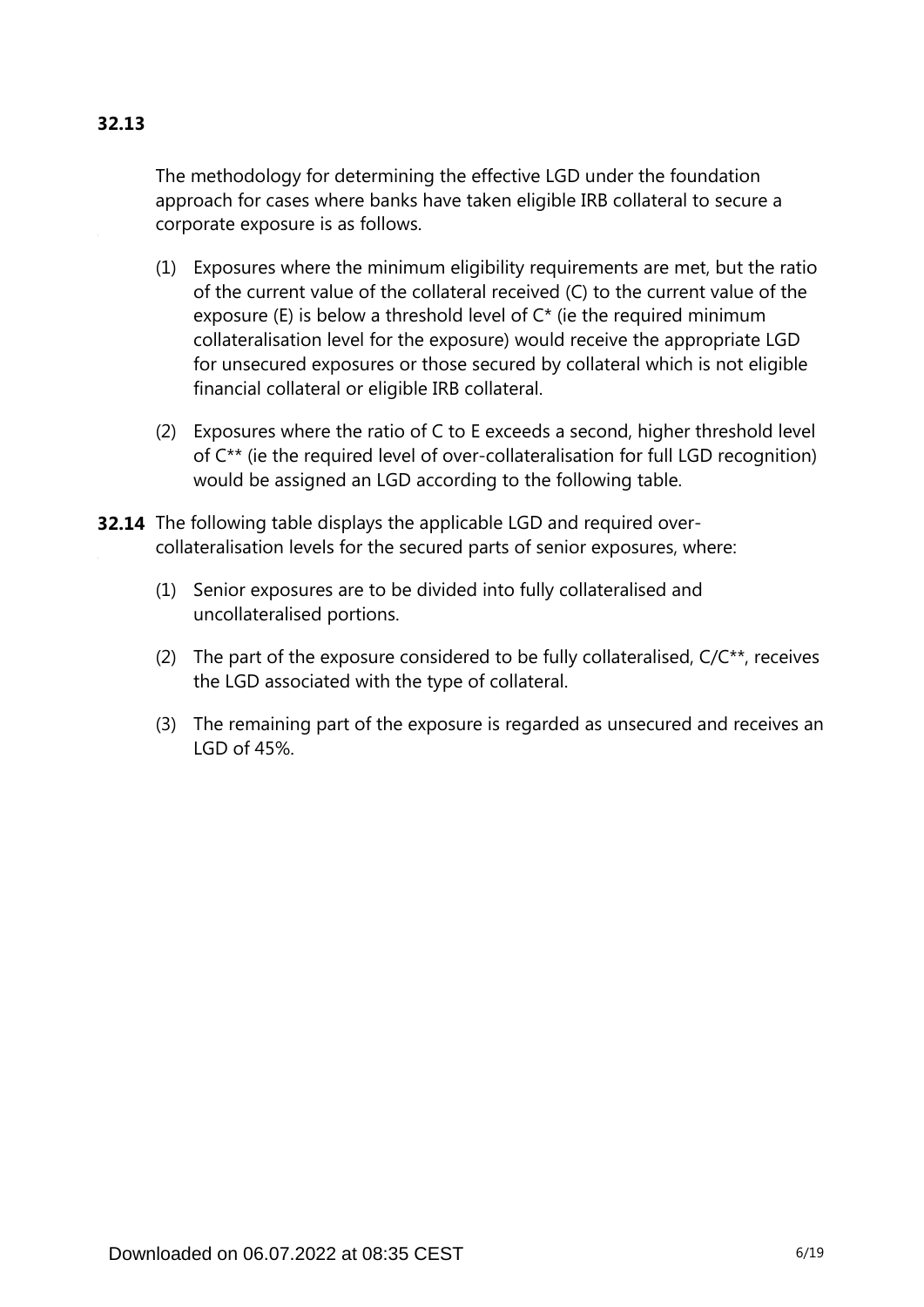(4) Other collateral excludes physical assets acquired by the bank as a result of a loan default.

|                                             | <b>Minimum</b><br>LGD | <b>Required minimum</b><br>collateralisation level of<br>the exposure $(C^*)$ | <b>Required level of over-</b><br>collateralisation for full<br>LGD recognition (C**) |
|---------------------------------------------|-----------------------|-------------------------------------------------------------------------------|---------------------------------------------------------------------------------------|
| Eligible<br>Financial<br>collateral         | 0%                    | $0\%$                                                                         | n.a.                                                                                  |
| Receivables                                 | 35%                   | $0\%$                                                                         | 125%                                                                                  |
| Commercial or<br>residential real<br>estate | 35%                   | 30%                                                                           | 140%                                                                                  |
| Other collateral                            | 40%                   | 30%                                                                           | 140%                                                                                  |

Minimum LGD for secured portion of senior exposures

## **LGD under the F-IRB approach: methodology for the treatment of pools of collateral**

- **32.15** The methodology for determining the effective LGD of a transaction under the foundation approach where banks have taken both financial collateral and other eligible IRB collateral is aligned to the treatment in the standardised approach and based on the following guidance.
	- (1) In the case where a bank has obtained multiple forms of credit risk mitigation (CRM), it will be required to subdivide the adjusted value of the exposure (after the haircut for eligible financial collateral) into portions each covered by only one CRM type. That is, the bank must divide the exposure into the portion covered by eligible financial collateral, the portion covered by receivables, the portion covered by commercial or residential real estate collateral, a portion covered by other collateral, and an unsecured portion, where relevant.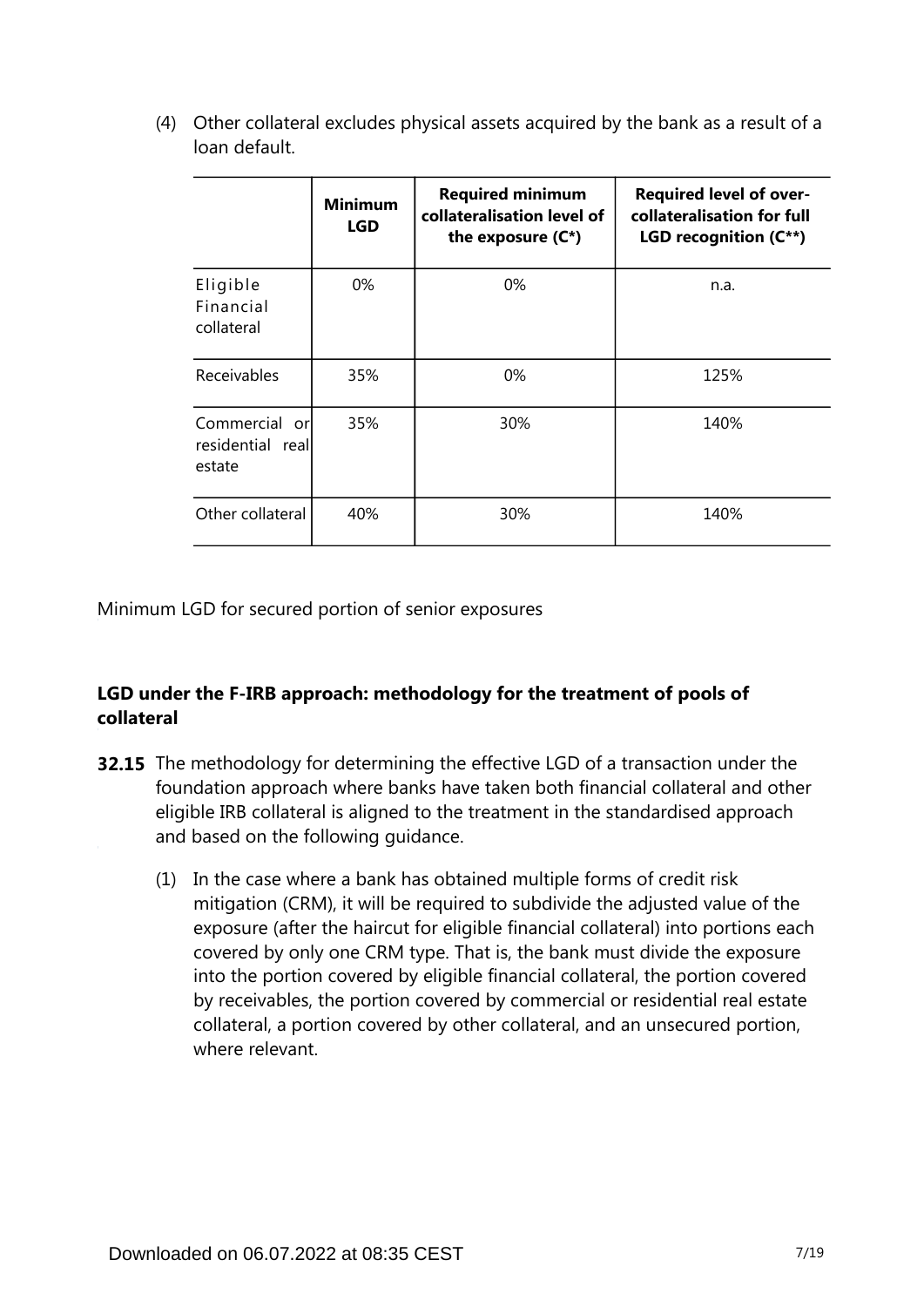(2) Where the ratio of the sum of the value of commercial or residential real estate and other collateral to the reduced exposure (after recognising the effect of eligible financial collateral and receivables collateral) is below the associated threshold level (i.e. the minimum degree of collateralisation of the

exposure), the exposure would receive the appropriate unsecured LGD value of 45%.

(3) The risk-weighted assets for each fully secured portion of exposure must be calculated separately.

## **LGD under the advanced approach**

- **32.16** Subject to certain additional minimum requirements specified below, supervisors may permit banks to use their own internal estimates of LGD for corporate, sovereign and bank exposures. LGD must be measured as the loss given default as a percentage of the EAD. Banks eligible for the IRB approach that are unable to meet these additional minimum requirements must utilise the foundation LGD treatment described above.
- **32.17** The minimum requirements for the derivation of LGD estimates are outlined in [CRE36.85](https://www.bis.org/basel_framework/chapter/CRE/36.htm?tldate=20210228&inforce=20191215&published=20191215#paragraph_CRE_36_20191215_36_85) to [CRE36.90](https://www.bis.org/basel_framework/chapter/CRE/36.htm?tldate=20210228&inforce=20191215&published=20191215#paragraph_CRE_36_20191215_36_90).

## **Treatment of certain repo-style transactions**

**32.18** Banks that want to recognise the effects of master netting agreements on repostyle transactions for capital purposes must apply the methodology outlined in [CRE32.11](https://www.bis.org/basel_framework/chapter/CRE/32.htm?tldate=20210228&inforce=20191215&published=20191215#paragraph_CRE_32_20191215_32_11) for determining E\* for use as the EAD. For banks using the advanced approach, own LGD estimates would be permitted for the unsecured equivalent amount (E\*).

## **Treatment of guarantees and credit derivatives**

**32.19** There are two approaches for recognition of CRM in the form of guarantees and credit derivatives in the IRB approach: a foundation approach for banks using supervisory values of LGD, and an advanced approach for those banks using their own internal estimates of LGD.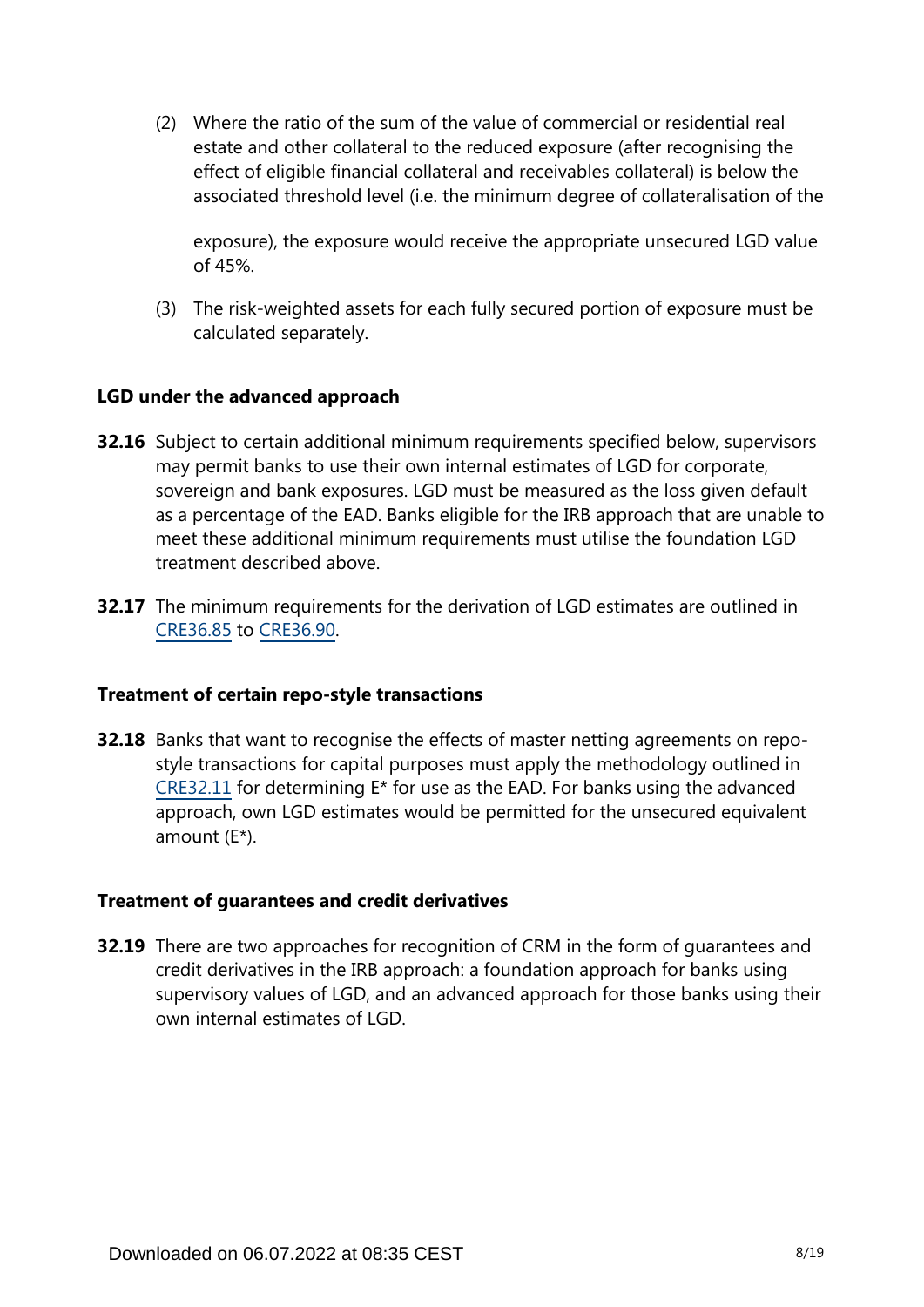**32.20** Under either approach, CRM in the form of guarantees and credit derivatives must not reflect the effect of double default (see [CRE36.100](https://www.bis.org/basel_framework/chapter/CRE/36.htm?tldate=20210228&inforce=20191215&published=20191215#paragraph_CRE_36_20191215_36_100)). As such, to the extent that the CRM is recognised by the bank, the adjusted risk weight will not be less than that of a comparable direct exposure to the protection provider. Consistent with the standardised approach, banks may choose not to recognise credit protection if doing so would result in a higher capital requirement.

## **Treatment of guarantees and credit derivatives: recognition under the foundation approach**

- **32.21** For banks using the foundation approach for LGD, the approach to guarantees and credit derivatives closely follows the treatment under the standardised approach as specified in [CRE22.84](https://www.bis.org/basel_framework/chapter/CRE/22.htm?tldate=20210228&inforce=20191215&published=20191215#paragraph_CRE_22_20191215_22_84) to [CRE22.96.](https://www.bis.org/basel_framework/chapter/CRE/22.htm?tldate=20210228&inforce=20191215&published=20191215#paragraph_CRE_22_20191215_22_96) The range of eligible guarantors is the same as under the standardised approach except that companies that are internally rated may also be recognised under the foundation approach. To receive recognition, the requirements outlined in [CRE22.84](https://www.bis.org/basel_framework/chapter/CRE/22.htm?tldate=20210228&inforce=20191215&published=20191215#paragraph_CRE_22_20191215_22_84) to [CRE22.89](https://www.bis.org/basel_framework/chapter/CRE/22.htm?tldate=20210228&inforce=20191215&published=20191215#paragraph_CRE_22_20191215_22_89) must be met.
- **32.22** Eligible guarantees from eligible guarantors will be recognised as follows:
	- (1) For the covered portion of the exposure, a risk weight is derived by taking:
		- (a) the risk-weight function appropriate to the type of guarantor, and
		- (b) the PD appropriate to the guarantor's borrower grade, or some grade between the underlying obligor and the guarantor's borrower grade if the bank deems a full substitution treatment not to be warranted.
	- (2) The bank may replace the LGD of the underlying transaction with the LGD applicable to the guarantee taking into account seniority and any collateralisation of a guaranteed commitment.
- **32.23** The uncovered portion of the exposure is assigned the risk weight associated with the underlying obligor.
- **32.24** Where partial coverage exists, or where there is a currency mismatch between the underlying obligation and the credit protection, it is necessary to split the exposure into a covered and an uncovered amount. The treatment in the foundation approach follows that outlined in the standardised approach in [CRE22.](https://www.bis.org/basel_framework/chapter/CRE/22.htm?tldate=20210228&inforce=20191215&published=20191215#paragraph_CRE_22_20191215_22_92) [92](https://www.bis.org/basel_framework/chapter/CRE/22.htm?tldate=20210228&inforce=20191215&published=20191215#paragraph_CRE_22_20191215_22_92) to [CRE22.95,](https://www.bis.org/basel_framework/chapter/CRE/22.htm?tldate=20210228&inforce=20191215&published=20191215#paragraph_CRE_22_20191215_22_95) and depends upon whether the cover is proportional or tranched.

## **Treatment of guarantees and credit derivatives: recognition under the advanced approach**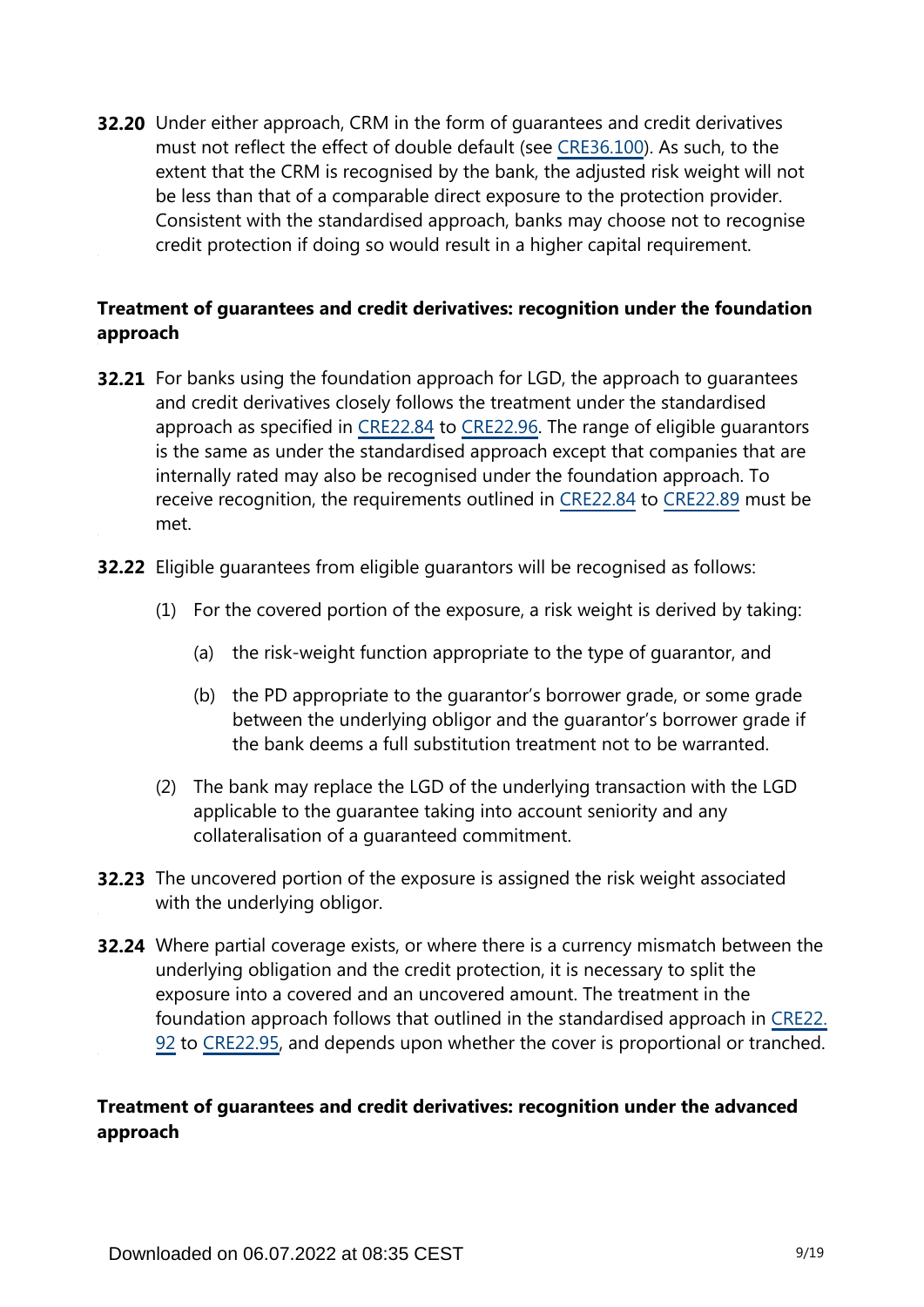## **32.25**

Banks using the advanced approach for estimating LGDs may reflect the riskmitigating effect of guarantees and credit derivatives through either adjusting PD or LGD estimates. Whether adjustments are done through PD or LGD, they must be done in a consistent manner for a given guarantee or credit derivative type. In doing so, banks must not include the effect of double default in such adjustments. Thus, the adjusted risk weight must not be less than that of a comparable direct exposure to the protection provider.

**32.26** A bank relying on own-estimates of LGD has the option to adopt the treatment outlined above for banks under the F-IRB approach [CRE32.21](https://www.bis.org/basel_framework/chapter/CRE/32.htm?tldate=20210228&inforce=20191215&published=20191215#paragraph_CRE_32_20191215_32_21) to [CRE32.24](https://www.bis.org/basel_framework/chapter/CRE/32.htm?tldate=20210228&inforce=20191215&published=20191215#paragraph_CRE_32_20191215_32_24), or to make an adjustment to its LGD estimate of the exposure to reflect the presence of the guarantee or credit derivative. Under this option, there are no limits to the range of eligible guarantors although the set of minimum requirements provided in [CRE36.101](https://www.bis.org/basel_framework/chapter/CRE/36.htm?tldate=20210228&inforce=20191215&published=20191215#paragraph_CRE_36_20191215_36_101) to [CRE36.102](https://www.bis.org/basel_framework/chapter/CRE/36.htm?tldate=20210228&inforce=20191215&published=20191215#paragraph_CRE_36_20191215_36_102) concerning the type of guarantee must be satisfied. For credit derivatives, the requirements of [CRE36.106](https://www.bis.org/basel_framework/chapter/CRE/36.htm?tldate=20210228&inforce=20191215&published=20191215#paragraph_CRE_36_20191215_36_106) to [CRE36.107](https://www.bis.org/basel_framework/chapter/CRE/36.htm?tldate=20210228&inforce=20191215&published=20191215#paragraph_CRE_36_20191215_36_107) must be satisfied. When credit derivatives do not cover the restructuring of the underlying obligation, the partial recognition set out in [CRE22.87](https://www.bis.org/basel_framework/chapter/CRE/22.htm?tldate=20210228&inforce=20191215&published=20191215#paragraph_CRE_22_20191215_22_87) applies.

## **Operational requirements for recognition of double default**

- **32.27** A bank using an IRB approach has the option of using the substitution approach in determining the appropriate capital requirement for an exposure. However, for exposures hedged by one of the following instruments the double default framework according to [CRE31.14](https://www.bis.org/basel_framework/chapter/CRE/31.htm?tldate=20210228&inforce=20191215&published=20191215#paragraph_CRE_31_20191215_31_14) to [CRE31.17](https://www.bis.org/basel_framework/chapter/CRE/31.htm?tldate=20210228&inforce=20191215&published=20191215#paragraph_CRE_31_20191215_31_17) may be applied subject to the additional operational requirements set out in [CRE32.28](https://www.bis.org/basel_framework/chapter/CRE/32.htm?tldate=20210228&inforce=20191215&published=20191215#paragraph_CRE_32_20191215_32_28). A bank may decide separately for each eligible exposure to apply either the double default framework or the substitution approach.
	- (1) Single-name, unfunded credit derivatives (eg credit default swaps) or singlename guarantees.
	- (2) First-to-default basket products the double default treatment will be applied to the asset within the basket with the lowest risk-weighted amount.
	- $(3)$  n<sup>th-to-default basket products the protection obtained is only eligible for</sup> consideration under the double default framework if eligible  $(n-1)$ <sup>th</sup> default protection has also been obtained or where (n–1) of the assets within the basket have already defaulted.
- **32.28** The double default framework is only applicable where the following conditions are met: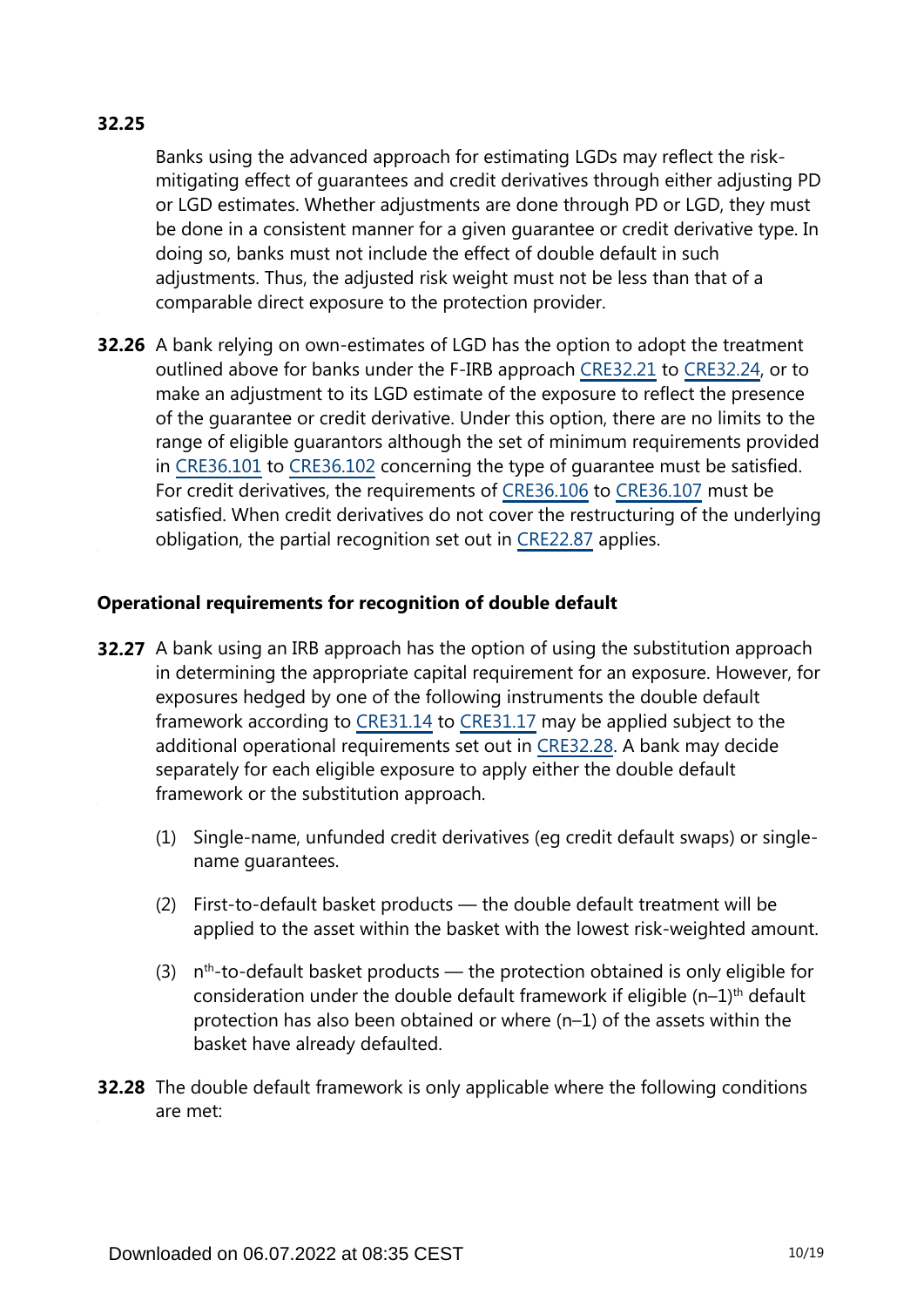- (1) The risk weight that is associated with the exposure prior to the application of the framework does not already factor in any aspect of the credit protection.
- <span id="page-10-1"></span><span id="page-10-0"></span>([2](#page-11-0)) The entity selling credit protection is a bank<sup>2</sup>, investment firm or insurance company (but only those that are in the business of providing credit protection, including mono-lines, re-insurers, and non-sovereign credit export agencies<sup>[3](#page-11-1)</sup>), referred to as a financial firm, that:
	- (a) is regulated in a manner broadly equivalent to that in this Framework (where there is appropriate supervisory oversight and transparency /market discipline), or externally rated as at least investment grade by a credit rating agency deemed suitable for this purpose by supervisors;
	- (b) had an internal rating with a PD equivalent to or lower than that associated with an external A– rating at the time the credit protection for an exposure was first provided or for any period of time thereafter; and
	- (c) has an internal rating with a PD equivalent to or lower than that associated with an external investment-grade rating.
- (3) The underlying obligation is:
	- (a) a corporate exposure as defined in [CRE30.6](https://www.bis.org/basel_framework/chapter/CRE/30.htm?tldate=20210228&inforce=20191215&published=20191215#paragraph_CRE_30_20191215_30_6) to [CRE30.16](https://www.bis.org/basel_framework/chapter/CRE/30.htm?tldate=20210228&inforce=20191215&published=20191215#paragraph_CRE_30_20191215_30_16) (excluding specialised lending exposures for which the supervisory slotting criteria approach described in [CRE33.2](https://www.bis.org/basel_framework/chapter/CRE/33.htm?tldate=20210228&inforce=20191215&published=20191215#paragraph_CRE_33_20191215_33_2) to [CRE33.7](https://www.bis.org/basel_framework/chapter/CRE/33.htm?tldate=20210228&inforce=20191215&published=20191215#paragraph_CRE_33_20191215_33_7) is being used); or
	- (b) a claim on a public sector entity (PSE) that is not a sovereign exposure as defined in [CRE30.17;](https://www.bis.org/basel_framework/chapter/CRE/30.htm?tldate=20210228&inforce=20191215&published=20191215#paragraph_CRE_30_20191215_30_17) or
	- (c) a loan extended to a small business and classified as a retail exposure as defined in [CRE30.21](https://www.bis.org/basel_framework/chapter/CRE/30.htm?tldate=20210228&inforce=20191215&published=20191215#paragraph_CRE_30_20191215_30_21)(2).
- (4) The underlying obligor is not:
	- (a) a financial firm as defined in (2); or
	- (b) a member of the same group as the protection provider.
- (5) The credit protection meets the minimum operational requirements for such instruments as outlined in [CRE22.84](https://www.bis.org/basel_framework/chapter/CRE/22.htm?tldate=20210228&inforce=20191215&published=20191215#paragraph_CRE_22_20191215_22_84) to [CRE22.88.](https://www.bis.org/basel_framework/chapter/CRE/22.htm?tldate=20210228&inforce=20191215&published=20191215#paragraph_CRE_22_20191215_22_88)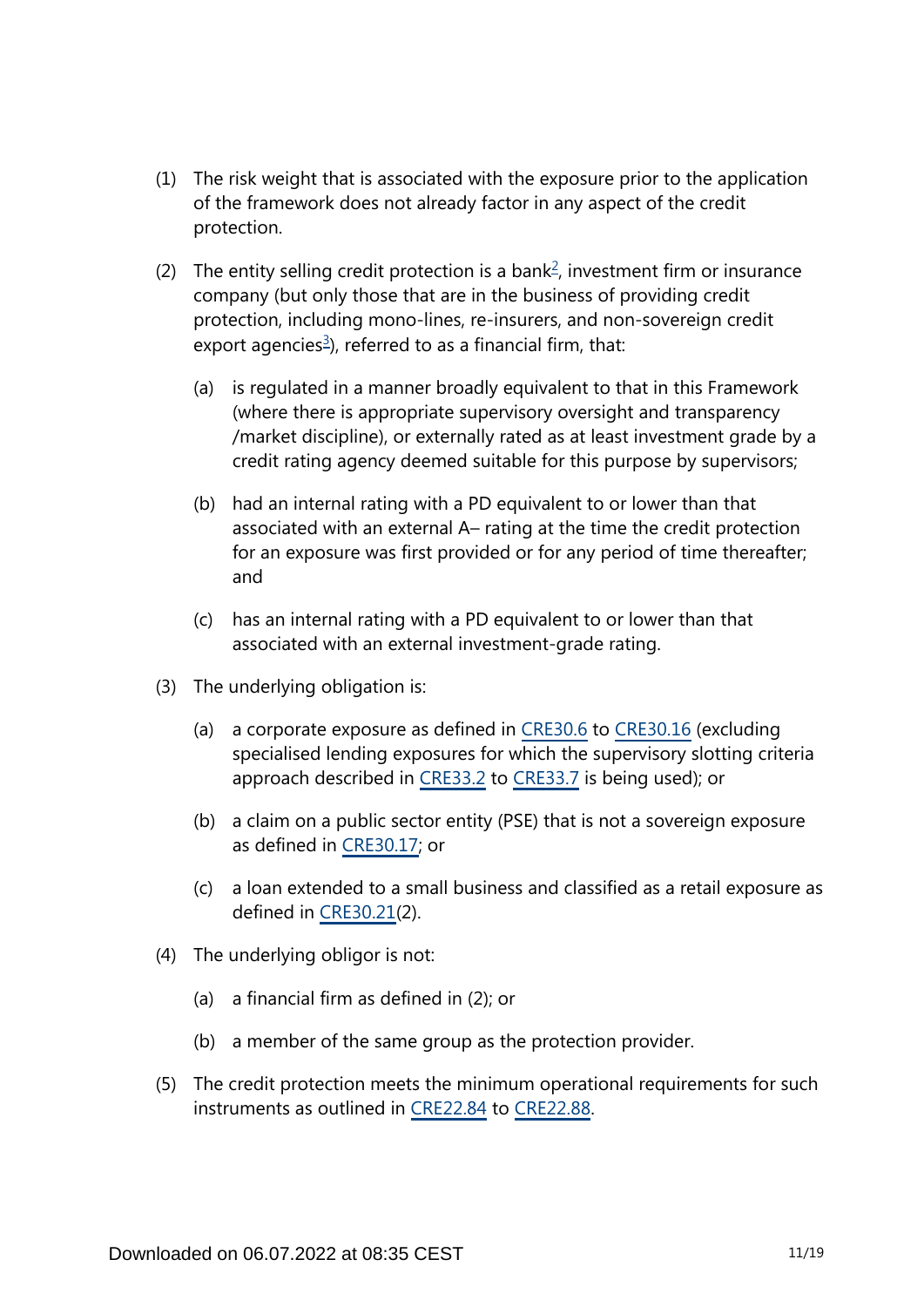(6) In keeping with [CRE22.85](https://www.bis.org/basel_framework/chapter/CRE/22.htm?tldate=20210228&inforce=20191215&published=20191215#paragraph_CRE_22_20191215_22_85) for guarantees, for any recognition of double default effects for both guarantees and credit derivatives a bank must have

the right and expectation to receive payment from the credit protection provider without having to take legal action in order to pursue the counterparty for payment. To the extent possible, a bank should take steps to satisfy itself that the protection provider is willing to pay promptly if a credit event should occur.

- (7) The purchased credit protection absorbs all credit losses incurred on the hedged portion of an exposure that arise due to the credit events outlined in the contract.
- (8) If the payout structure provides for physical settlement, then there must be legal certainty with respect to the deliverability of a loan, bond, or contingent liability. If a bank intends to deliver an obligation other than the underlying exposure, it must ensure that the deliverable obligation is sufficiently liquid so that the bank would have the ability to purchase it for delivery in accordance with the contract.
- (9) The terms and conditions of credit protection arrangements must be legally confirmed in writing by both the credit protection provider and the bank.
- (10) In the case of protection against dilution risk, the seller of purchased receivables must not be a member of the same group as the protection provider.
- (11) There is no excessive correlation between the creditworthiness of a protection provider and the obligor of the underlying exposure due to their performance being dependent on common factors beyond the systematic risk factor. The bank has a process to detect such excessive correlation. An example of a situation in which such excessive correlation would arise is when a protection provider guarantees the debt of a supplier of goods or services and the supplier derives a high proportion of its income or revenue from the protection provider.

## *Footnotes*

<span id="page-11-0"></span>*[2](#page-10-0)*

*This does not include PSEs and multilateral development banks, even though claims on these may be treated as claims on banks according to [CRE30.18](https://www.bis.org/basel_framework/chapter/CRE/30.htm?tldate=20210228&inforce=20191215&published=20191215#paragraph_CRE_30_20191215_30_18).*

<span id="page-11-1"></span>*By non-sovereign it is meant that credit protection in question does not benefit from any explicit sovereign counter-guarantee. [3](#page-10-1)*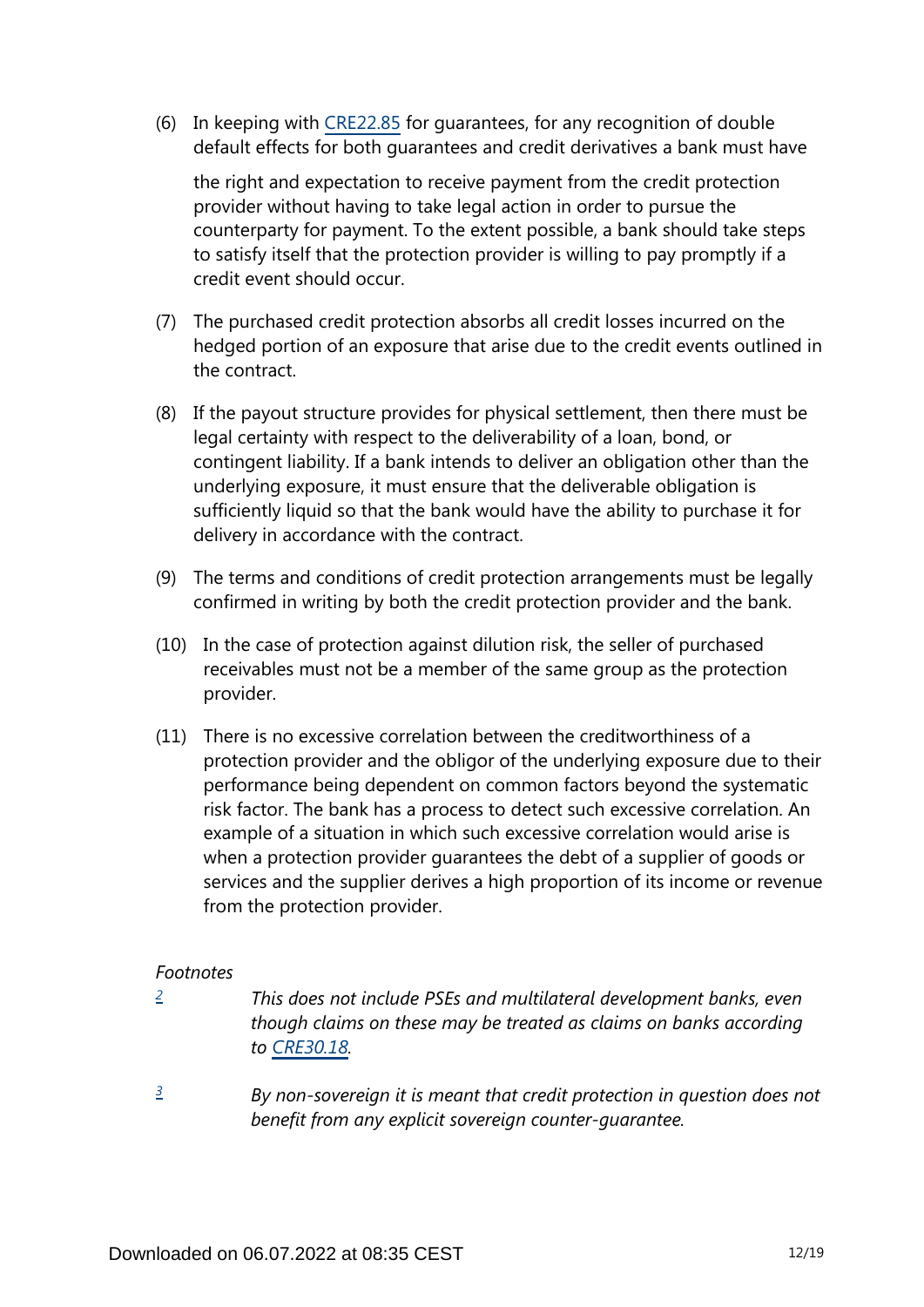## **Exposure at default (EAD)**

**32.29** The following sections apply to both on and off-balance sheet positions. All exposures are measured gross of specific provisions or partial write-offs. The EAD on drawn amounts should not be less than the sum of (i) the amount by which a bank's regulatory capital would be reduced if the exposure were written-off fully, and (ii) any specific provisions and partial write-offs. When the difference between the instrument's EAD and the sum of (i) and (ii) is positive, this amount is termed a discount. The calculation of risk-weighted assets is independent of any discounts. Under the limited circumstances described in [CRE35.4,](https://www.bis.org/basel_framework/chapter/CRE/35.htm?tldate=20210228&inforce=20191215&published=20191215#paragraph_CRE_35_20191215_35_4) discounts may be included in the measurement of total eligible provisions for purposes of the EL-provision calculation set out in [CRE35.](https://www.bis.org/basel_framework/chapter/CRE/35.htm?tldate=20210228&inforce=20191215&published=20191215)

#### **Exposure measurement for on-balance sheet items**

**32.30** On-balance sheet netting of loans and deposits will be recognised subject to the same conditions as under the standardised approach (see [CRE22.82](https://www.bis.org/basel_framework/chapter/CRE/22.htm?tldate=20210228&inforce=20191215&published=20191215#paragraph_CRE_22_20191215_22_82) to [CRE22.83](https://www.bis.org/basel_framework/chapter/CRE/22.htm?tldate=20210228&inforce=20191215&published=20191215#paragraph_CRE_22_20191215_22_83)). Where currency or maturity mismatched on-balance sheet netting exists, the treatment follows the standardised approach, as set out in [CRE22.94,](https://www.bis.org/basel_framework/chapter/CRE/22.htm?tldate=20210228&inforce=20191215&published=20191215#paragraph_CRE_22_20191215_22_94) [CRE22.95](https://www.bis.org/basel_framework/chapter/CRE/22.htm?tldate=20210228&inforce=20191215&published=20191215#paragraph_CRE_22_20191215_22_95) and [CRE22.97](https://www.bis.org/basel_framework/chapter/CRE/22.htm?tldate=20210228&inforce=20191215&published=20191215#paragraph_CRE_22_20191215_22_97) to [CRE22.100.](https://www.bis.org/basel_framework/chapter/CRE/22.htm?tldate=20210228&inforce=20191215&published=20191215#paragraph_CRE_22_20191215_22_100)

## **Exposure measurement for off-balance sheet items (with the exception of foreign exchange and interest-rate, equity, and commodity-related derivatives)**

**32.31** For off-balance sheet items, exposure is calculated as the committed but undrawn amount multiplied by a credit conversion factor (CCF). There are two approaches for the estimation of CCFs: a foundation approach and an advanced approach. When only the drawn balances of revolving facilities have been securitised, banks must ensure that they continue to hold required capital against the undrawn balances associated with the securitised exposures.

#### **EAD under the foundation approach**

**32.32** The types of instruments and the CCFs applied to them are the same as those in the standardised approach, as outlined in [CRE20.35](https://www.bis.org/basel_framework/chapter/CRE/20.htm?tldate=20210228&inforce=20191215&published=20191215#paragraph_CRE_20_20191215_20_35) to [CRE20.45](https://www.bis.org/basel_framework/chapter/CRE/20.htm?tldate=20210228&inforce=20191215&published=20191215#paragraph_CRE_20_20191215_20_45) with the exception of commitments, Note Issuance Facilities (NIFs) and Revolving Underwriting Facilities (RUFs).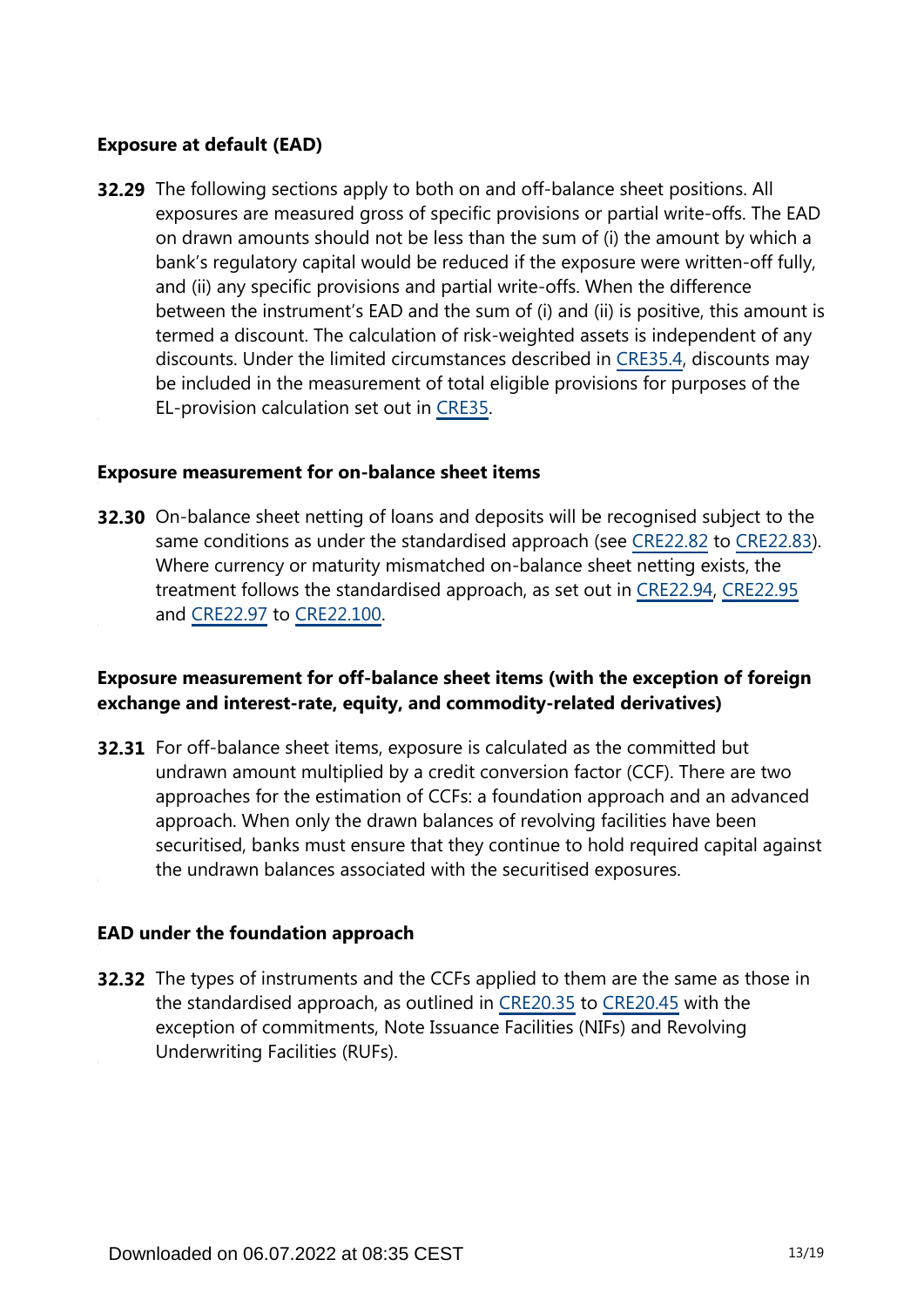**32.33** A CCF of 75% will be applied to commitments, NIFs and RUFs regardless of the maturity of the underlying facility. This does not apply to those facilities which are uncommitted, that are unconditionally cancellable, or that effectively provide for automatic cancellation, for example due to deterioration in a borrower's

creditworthiness, at any time by the bank without prior notice. A CCF of 0% will be applied to these facilities.

- **32.34** The amount to which the CCF is applied is the lower of the value of the unused committed credit line, and the value that reflects any possible constraining availability of the facility, such as the existence of a ceiling on the potential lending amount which is related to a borrower's reported cash flow. If the facility is constrained in this way, the bank must have sufficient line monitoring and management procedures to support this contention.
- **32.35** In order to apply a 0% CCF for unconditionally and immediately cancellable corporate overdrafts and other facilities, banks must demonstrate that they actively monitor the financial condition of the borrower, and that their internal control systems are such that they could cancel the facility upon evidence of a deterioration in the credit quality of the borrower.
- **32.36** Where a commitment is obtained on another off-balance sheet exposure, banks under the foundation approach are to apply the lower of the applicable CCFs.

## **EAD under the advanced approach**

**32.37** Banks which meet the minimum requirements for use of their own estimates of EAD (see [CRE36.91](https://www.bis.org/basel_framework/chapter/CRE/36.htm?tldate=20210228&inforce=20191215&published=20191215#paragraph_CRE_36_20191215_36_91) to [CRE36.96](https://www.bis.org/basel_framework/chapter/CRE/36.htm?tldate=20210228&inforce=20191215&published=20191215#paragraph_CRE_36_20191215_36_96)) will be allowed to use their own internal estimates of CCFs across different product types provided the exposure is not subject to a CCF of 100% in the foundation approach (see [CRE32.32\)](https://www.bis.org/basel_framework/chapter/CRE/32.htm?tldate=20210228&inforce=20191215&published=20191215#paragraph_CRE_32_20191215_32_32).

#### **Exposures that give rise to counterparty credit risk**

**32.38** For exposures that give rise to counterparty credit risk according to [CRE51.4](https://www.bis.org/basel_framework/chapter/CRE/51.htm?tldate=20210228&inforce=20191215&published=20191215#paragraph_CRE_51_20191215_51_4) (ie over-the-counter, or OTC, derivatives, exchange-traded derivatives, long settlement transactions and securities financing transactions), the EAD is to be calculated under the rules set forth in [CRE50](https://www.bis.org/basel_framework/chapter/CRE/50.htm?tldate=20210228&inforce=20191215&published=20191215) to [CRE54](https://www.bis.org/basel_framework/chapter/CRE/54.htm?tldate=20210228&inforce=20191215&published=20191215).

## **Effective maturity (M)**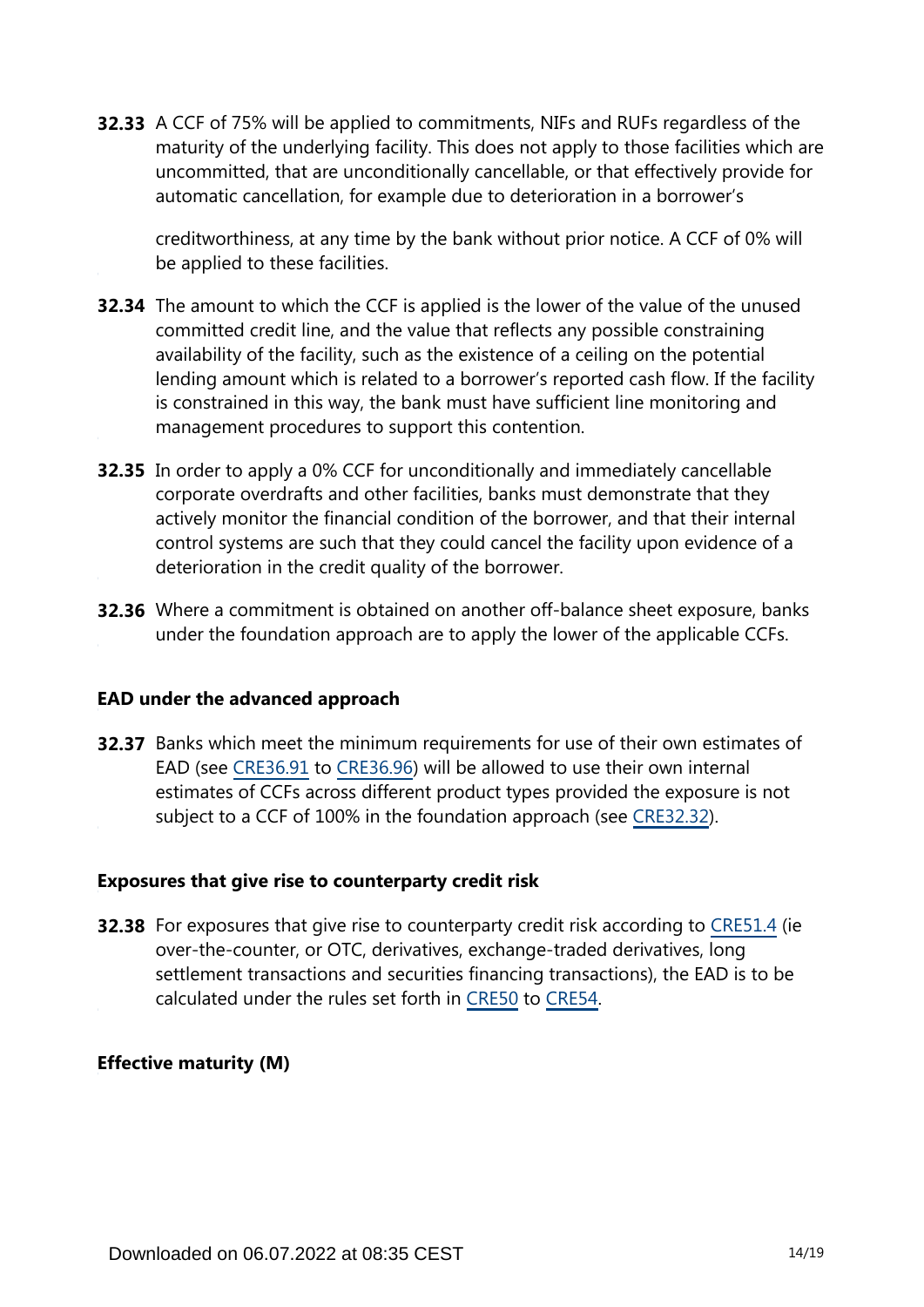**32.39** For banks using the foundation approach for corporate exposures, effective maturity (M) will be 2.5 years except for repo-style transactions where the

effective maturity will be 6 months. National supervisors may choose to require all banks in their jurisdiction (those using the foundation and advanced approaches) to measure M for each facility using the definition provided below.

- **32.40** Banks using any element of the A-IRB approach are required to measure effective maturity for each facility as defined below. However, national supervisors may exempt facilities to certain smaller domestic corporate borrowers from the explicit maturity adjustment if the reported sales (ie turnover) as well as total assets for the consolidated group of which the firm is a part of are less than  $\epsilon$ 500 million. The consolidated group has to be a domestic company based in the country where the exemption is applied. If adopted, national supervisors must apply such an exemption to all IRB banks using the advanced approach in that country, rather than on a bank-by-bank basis. If the exemption is applied, all exposures to qualifying smaller domestic firms will be assumed to have an average maturity of 2.5 years, as under the F-IRB approach.
- **32.41** Except as noted in [CRE32.45,](https://www.bis.org/basel_framework/chapter/CRE/32.htm?tldate=20210228&inforce=20191215&published=20191215#paragraph_CRE_32_20191215_32_45) M is defined as the greater of one year and the remaining effective maturity in years as defined below. In all cases, M will be no greater than 5 years.
- **32.42** For an instrument subject to a determined cash flow schedule, effective maturity M is defined as follows, where  $CF<sub>t</sub>$  denotes the cash flows (principal, interest payments and fees) contractually payable by the borrower in period t:

*Effective maturity* = M =  $\sum_{t} t \cdot CF_t / \sum_{t} CF_t$ 

- **32.43** If a bank is not in a position to calculate the effective maturity of the contracted payments as noted above, it is allowed to use a more conservative measure of M such as that it equals the maximum remaining time (in years) that the borrower is permitted to take to fully discharge its contractual obligation (principal, interest, and fees) under the terms of loan agreement. Normally, this will correspond to the nominal maturity of the instrument.
- **32.44** For derivatives subject to a master netting agreement, the weighted average maturity of the transactions should be used when applying the explicit maturity adjustment. Further, the notional amount of each transaction should be used for weighting the maturity.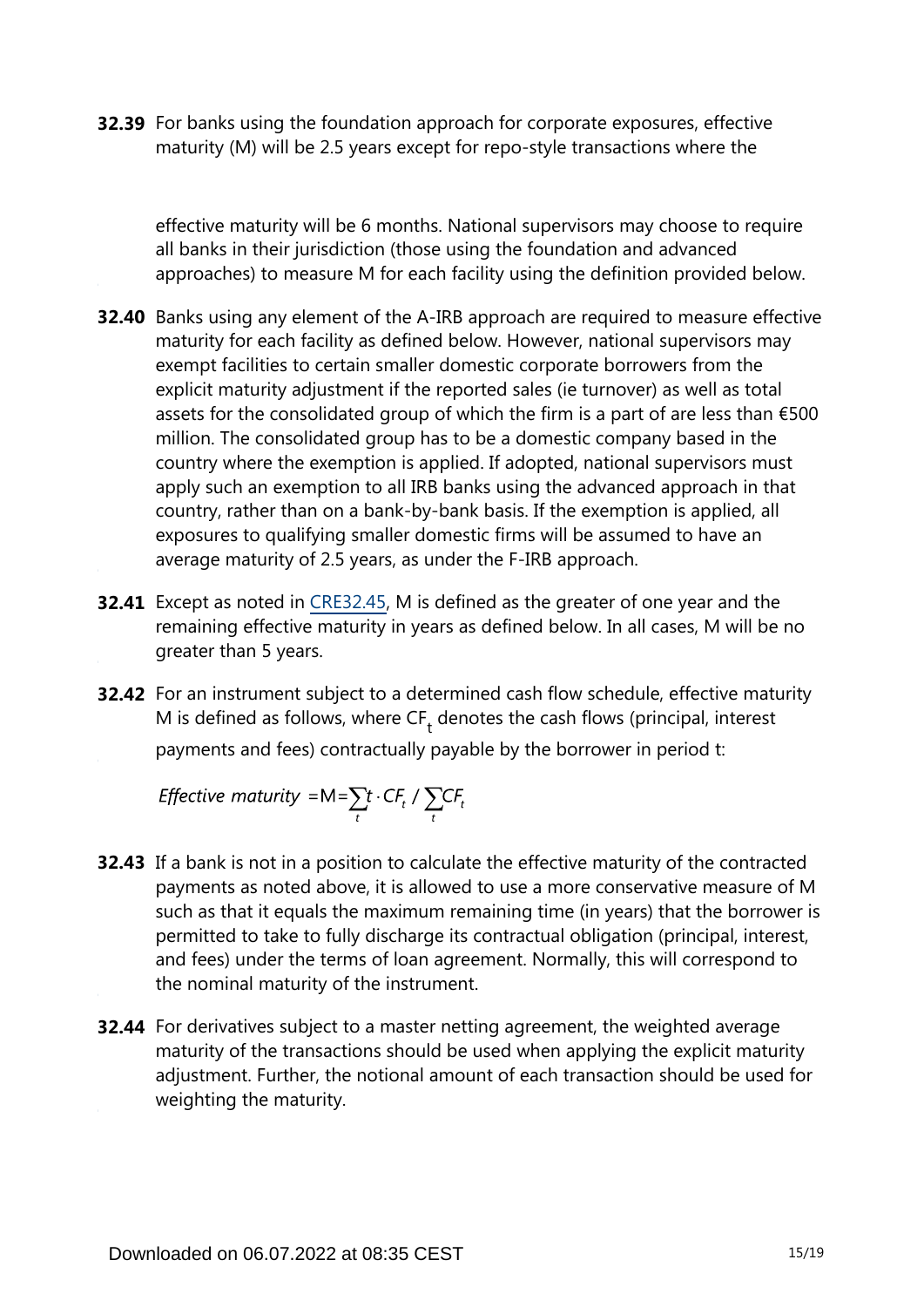<span id="page-15-1"></span>**32.45** The one-year floor does not apply to certain short-term exposures, comprising fully or nearly-fully collateralised<sup>[4](#page-15-0)</sup> capital market-driven transactions (ie OTC

derivatives transactions and margin lending) and repo-style transactions (ie repos /reverse repos and securities lending/borrowing) with an original maturity of less than one year, where the documentation contains daily remargining clauses. For all eligible transactions the documentation must require daily revaluation, and must include provisions that must allow for the prompt liquidation or setoff of the collateral in the event of default or failure to re-margin. The maturity of such transactions must be calculated as the greater of one-day, and the effective maturity (M, consistent with the definition above).

#### *Footnotes*

<span id="page-15-0"></span>*[4](#page-15-1)*

*The intention is to include both parties of a transaction meeting these conditions where neither of the parties is systematically undercollateralised.*

- **32.46** The one-year floor also does not apply to the following exposures:
	- (1) Short-term self-liquidating trade transactions. Import and export letters of credit and similar transactions should be accounted for at their actual remaining maturity.
	- (2) Issued as well as confirmed letters of credit that are short term (ie have a maturity below one year) and self-liquidating.
- **32.47** In addition to the transactions considered in [CRE32.45](https://www.bis.org/basel_framework/chapter/CRE/32.htm?tldate=20210228&inforce=20191215&published=20191215#paragraph_CRE_32_20191215_32_45) above, other short-term exposures with an original maturity of less than one year that are not part of a bank's ongoing financing of an obligor may be eligible for exemption from the one-year floor. After a careful review of the particular circumstances in their jurisdictions, national supervisors should define the types of short-term exposures that might be considered eligible for this treatment. The results of these reviews might, for example, include transactions such as:
	- (1) Some capital market-driven transactions and repo-style transactions that might not fall within the scope of [CRE32.45](https://www.bis.org/basel_framework/chapter/CRE/32.htm?tldate=20210228&inforce=20191215&published=20191215#paragraph_CRE_32_20191215_32_45);
	- (2) Some trade finance transactions that are not exempted by [CRE32.46.](https://www.bis.org/basel_framework/chapter/CRE/32.htm?tldate=20210228&inforce=20191215&published=20191215#paragraph_CRE_32_20191215_32_46)
	- (3) Some exposures arising from settling securities purchases and sales. This could also include overdrafts arising from failed securities settlements provided that such overdrafts do not continue more than a short, fixed number of business days;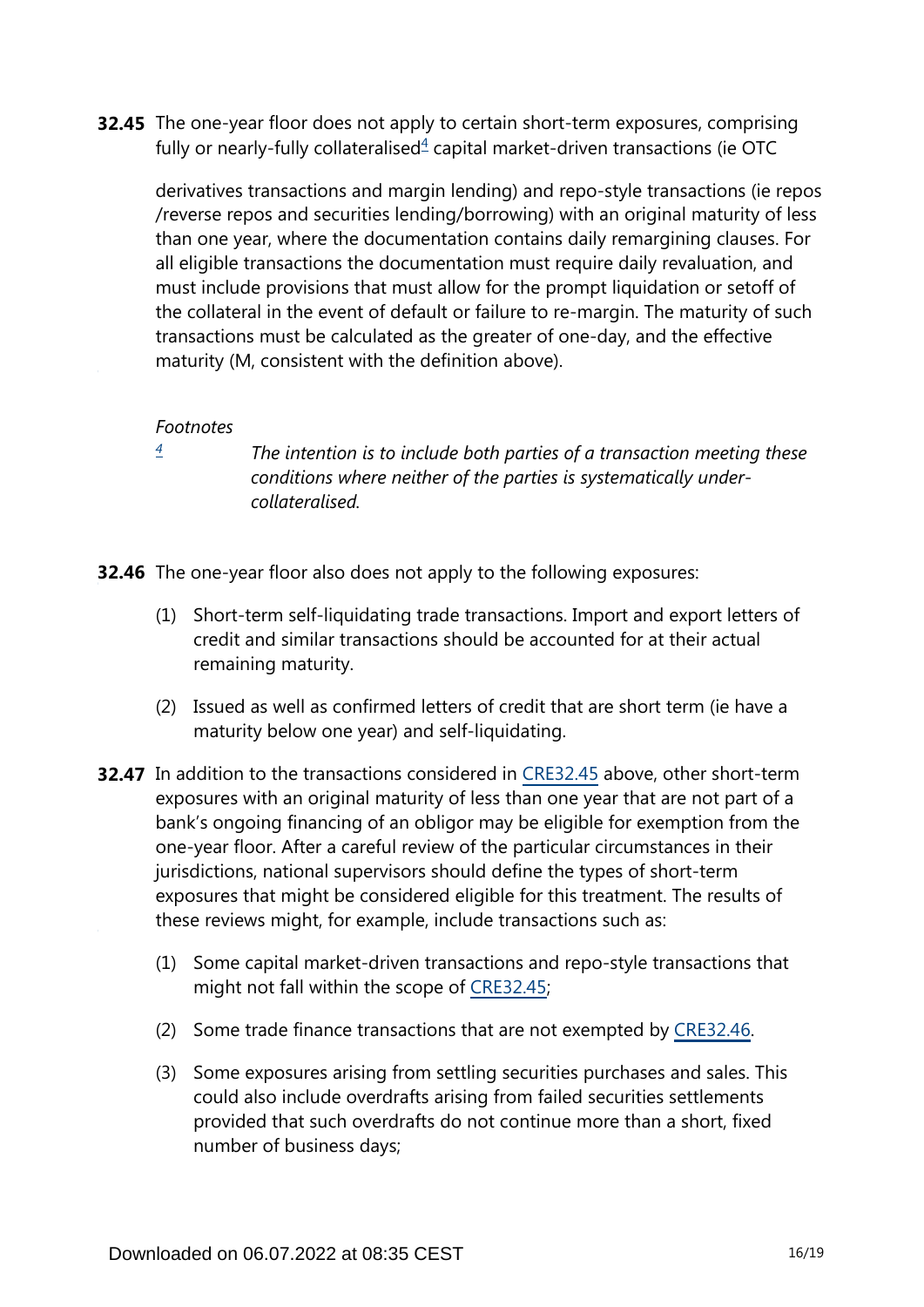- (4) Some exposures arising from cash settlements by wire transfer, including overdrafts arising from failed transfers provided that such overdrafts do not continue more than a short, fixed number of business days;
- (5) Some exposures to banks arising from foreign exchange settlements; and
- (6) Some short-term loans and deposits.
- **32.48** For transactions falling within the scope of [CRE32.45](https://www.bis.org/basel_framework/chapter/CRE/32.htm?tldate=20210228&inforce=20191215&published=20191215#paragraph_CRE_32_20191215_32_45) subject to a master netting agreement, the weighted average maturity of the transactions should be used when applying the explicit maturity adjustment. A floor equal to the minimum holding period for the transaction type set out in [CRE22.61](https://www.bis.org/basel_framework/chapter/CRE/22.htm?tldate=20210228&inforce=20191215&published=20191215#paragraph_CRE_22_20191215_22_61) will apply to the average. Where more than one transaction type is contained in the master netting agreement a floor equal to the highest holding period will apply to the average. Further, the notional amount of each transaction should be used for weighting maturity.
- **32.49** Where there is no explicit adjustment, the effective maturity (M) assigned to all exposures is set at 2.5 years unless otherwise specified in [CRE32.39](https://www.bis.org/basel_framework/chapter/CRE/32.htm?tldate=20210228&inforce=20191215&published=20191215#paragraph_CRE_32_20191215_32_39).

## **Treatment of maturity mismatches**

**32.50** The treatment of maturity mismatches under IRB is identical to that in the standardised approach (see [CRE22.97](https://www.bis.org/basel_framework/chapter/CRE/22.htm?tldate=20210228&inforce=20191215&published=20191215#paragraph_CRE_22_20191215_22_97) to [CRE22.100](https://www.bis.org/basel_framework/chapter/CRE/22.htm?tldate=20210228&inforce=20191215&published=20191215#paragraph_CRE_22_20191215_22_100)).

## **Risk components for retail exposures**

## **Probability of default (PD) and loss given default (LGD)**

- **32.51** For each identified pool of retail exposures, banks are expected to provide an estimate of the PD and LGD associated with the pool, subject to the minimum requirements as set out in [CRE36](https://www.bis.org/basel_framework/chapter/CRE/36.htm?tldate=20210228&inforce=20191215&published=20191215). Additionally, the PD for retail exposures is the greater of the one-year PD associated with the internal borrower grade to which the pool of retail exposures is assigned or 0.03%.
- **32.52** LGDs for retail exposures secured by residential properties cannot be set below 10% for any sub-segment of exposures to which the formula in [CRE31.19](https://www.bis.org/basel_framework/chapter/CRE/31.htm?tldate=20210228&inforce=20191215&published=20191215#paragraph_CRE_31_20191215_31_19) is applied. The 10% LGD floor shall not apply, however, to sub-segments that are subject to/benefit from sovereign guarantees. Further, the existence of the floor does not imply any waiver of the requirements of LGD estimation as laid out in the minimum requirements starting with [CRE36.85.](https://www.bis.org/basel_framework/chapter/CRE/36.htm?tldate=20210228&inforce=20191215&published=20191215#paragraph_CRE_36_20191215_36_85)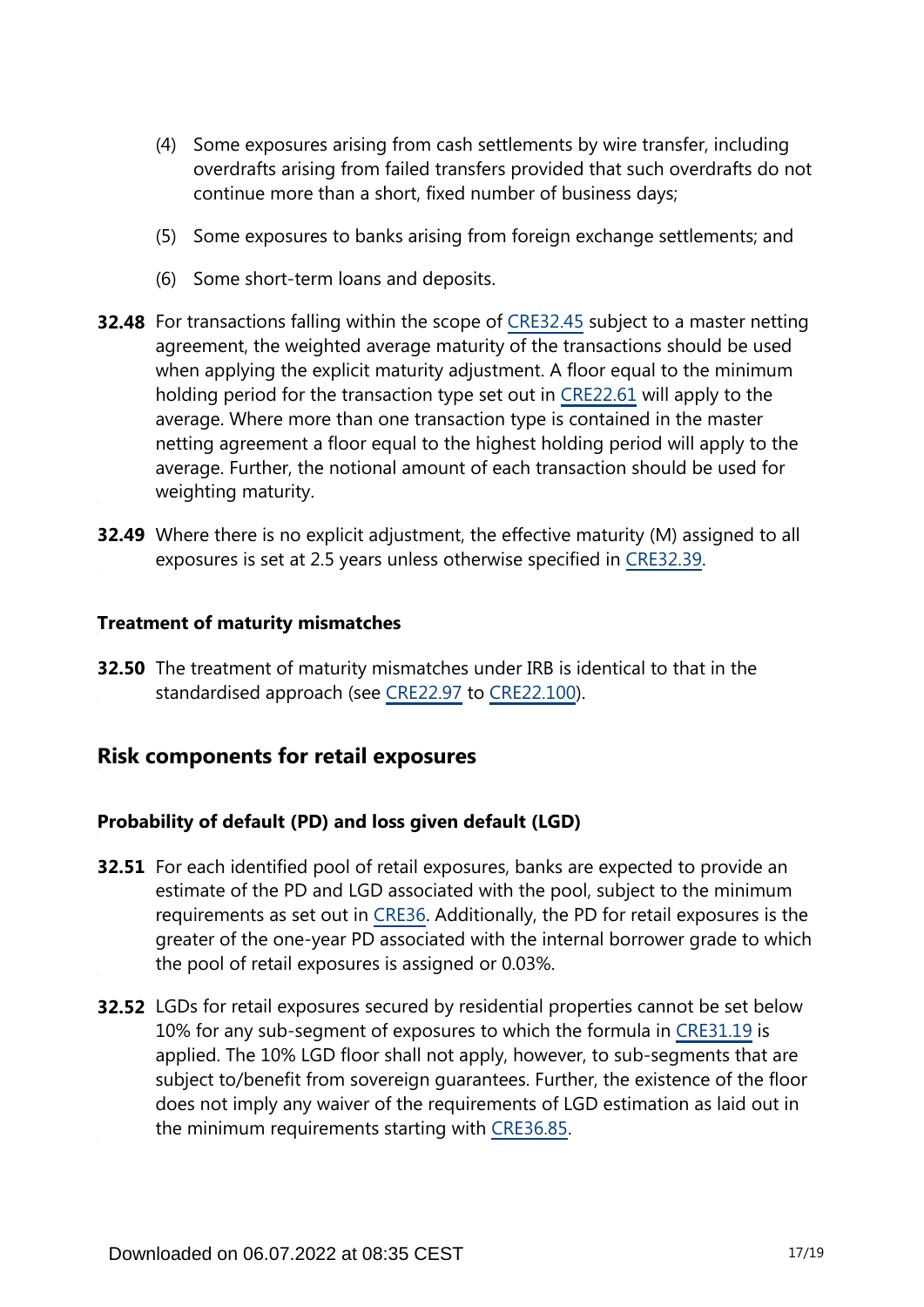### **Recognition of guarantees and credit derivatives**

- **32.53** Banks may reflect the risk-reducing effects of guarantees and credit derivatives, either in support of an individual obligation or a pool of exposures, through an adjustment of either the PD or LGD estimate, subject to the minimum requirements in [CRE36.98](https://www.bis.org/basel_framework/chapter/CRE/36.htm?tldate=20210228&inforce=20191215&published=20191215#paragraph_CRE_36_20191215_36_98) to [CRE36.107](https://www.bis.org/basel_framework/chapter/CRE/36.htm?tldate=20210228&inforce=20191215&published=20191215#paragraph_CRE_36_20191215_36_107). Whether adjustments are done through PD or LGD, they must be done in a consistent manner for a given guarantee or credit derivative type.
- **32.54** Consistent with the requirements outlined above for corporate, sovereign, and bank exposures, banks must not include the effect of double default in such adjustments. The adjusted risk weight must not be less than that of a comparable direct exposure to the protection provider. Consistent with the standardised approach, banks may choose not to recognise credit protection if doing so would result in a higher capital requirement.

## **Exposure at default (EAD)**

- **32.55** Both on and off-balance sheet retail exposures are measured gross of specific provisions or partial write-offs. The EAD on drawn amounts should not be less than the sum of (i) the amount by which a bank's regulatory capital would be reduced if the exposure were written-off fully, and (ii) any specific provisions and partial write-offs. When the difference between the instrument's EAD and the sum of (i) and (ii) is positive, this amount is termed a discount. The calculation of risk-weighted assets is independent of any discounts. Under the limited circumstances described in [CRE35.4,](https://www.bis.org/basel_framework/chapter/CRE/35.htm?tldate=20210228&inforce=20191215&published=20191215#paragraph_CRE_35_20191215_35_4) discounts may be included in the measurement of total eligible provisions for purposes of the EL-provision calculation set out in [CRE35](https://www.bis.org/basel_framework/chapter/CRE/35.htm?tldate=20210228&inforce=20191215&published=20191215).
- **32.56** On-balance sheet netting of loans and deposits of a bank to or from a retail customer will be permitted subject to the same conditions outlined in [CRE22.82](https://www.bis.org/basel_framework/chapter/CRE/22.htm?tldate=20210228&inforce=20191215&published=20191215#paragraph_CRE_22_20191215_22_82) and [CRE22.83](https://www.bis.org/basel_framework/chapter/CRE/22.htm?tldate=20210228&inforce=20191215&published=20191215#paragraph_CRE_22_20191215_22_83) of the standardised approach. For retail off-balance sheet items, banks must use their own estimates of CCFs provided the minimum requirements in [CRE36.91](https://www.bis.org/basel_framework/chapter/CRE/36.htm?tldate=20210228&inforce=20191215&published=20191215#paragraph_CRE_36_20191215_36_91) to [CRE36.94](https://www.bis.org/basel_framework/chapter/CRE/36.htm?tldate=20210228&inforce=20191215&published=20191215#paragraph_CRE_36_20191215_36_94) and [CRE36.97](https://www.bis.org/basel_framework/chapter/CRE/36.htm?tldate=20210228&inforce=20191215&published=20191215#paragraph_CRE_36_20191215_36_97) are satisfied.
- **32.57** For retail exposures with uncertain future drawdown such as credit cards, banks must take into account their history and/or expectation of additional drawings prior to default in their overall calibration of loss estimates. In particular, where a bank does not reflect conversion factors for undrawn lines in its EAD estimates, it must reflect in its LGD estimates the likelihood of additional drawings prior to default. Conversely, if the bank does not incorporate the possibility of additional drawings in its LGD estimates, it must do so in its EAD estimates.